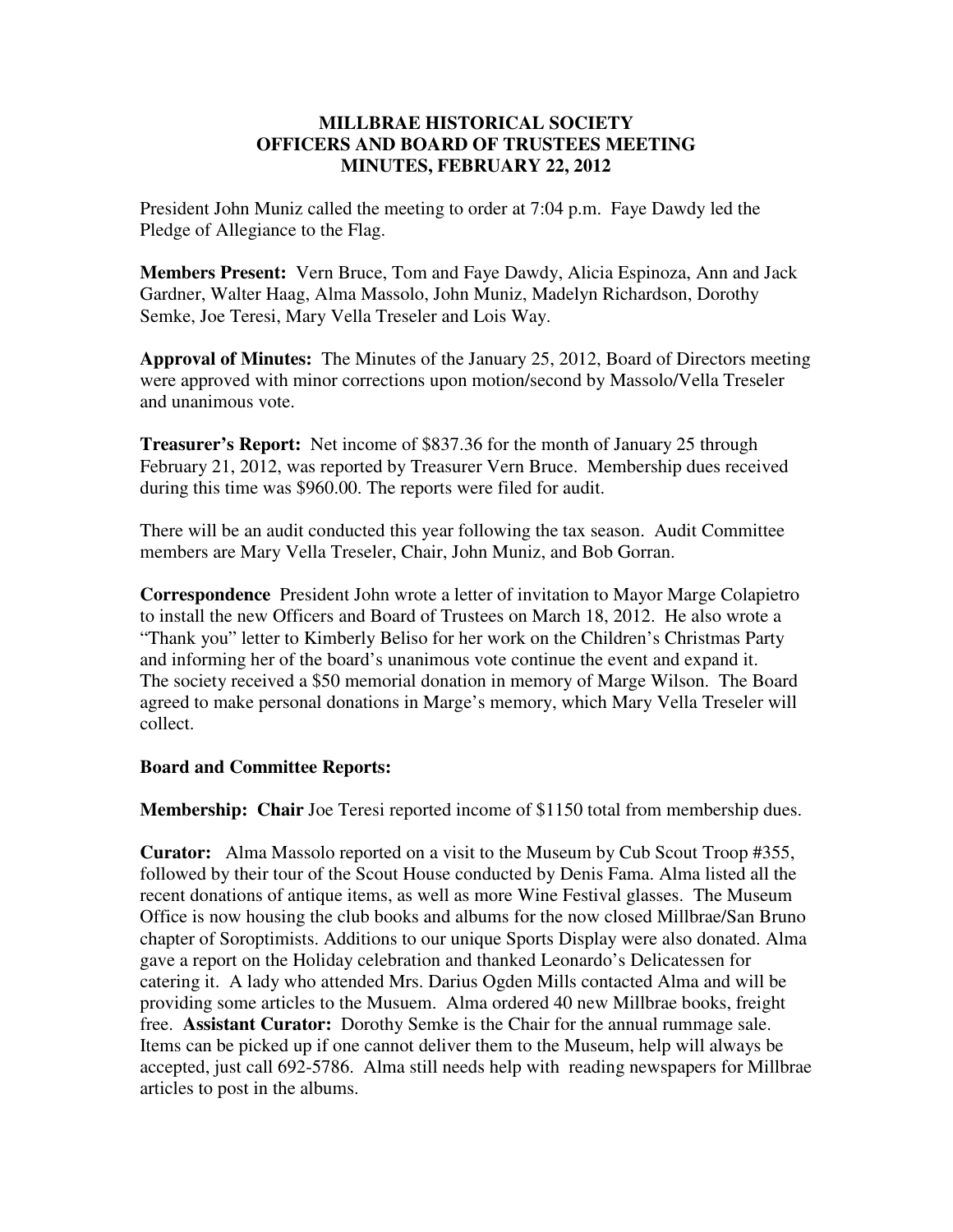**Train Museum Director: T**he 1929 Ford truck will soon be moved under the shelter.

**Sunshine:** Madelyn Richardson sent a condolence card to the family of Marge Wilson, and said she received \$100 from the North Burlingame Women's Club for their use of the Musuem.

**Museum Facilitator:** Jack Gardner reported that the Fire Place wall window trimmings were re-installed; adjustable shelves were hung in the Alma Massolo Room; a dead bolt lock was installed on the basement door (Millbrae Lock); and the graffiti at the basement entrance was painted over and removed.

**Parliamentarian:** Mary Vella Treseler presented the Nominating Committee Report placing the following names into nomination for the 2012/2013 year:

| President                       | John Muniz                                               |
|---------------------------------|----------------------------------------------------------|
| Vice President                  | Paul Larson                                              |
| Secretary                       | Alicia Espinoza                                          |
| Treasurer                       | Vern Bruce                                               |
| Parliamentarian                 | Mary Vella Treseler                                      |
|                                 |                                                          |
| <b>Reappointed Trustees:</b>    | Faye Dawdy, Alicia Espinoza, John Espinoza, Doris Golder |
| <b>Newly Appointed Trustee:</b> | Walter Haag                                              |

No other nominations were placed on the table; therefore, Mary Vella Treseler moved to accept the slate of officers for the fiscal year of 2012/2013 as read, which was seconded by Semke, and passed by unanimous vote.

# **Officers and Board of Trustees Installation Date: Sunday, March 18,** at 1 pm.

### **Unfinished/New Business:**

**Alma:** The City of Millbrae bought 12 Millbrae books.

**Joe:** A Millbrae Historical Society History Walk will be scheduled in spring or summer as a community walk or bike for health event. The  $3<sup>rd</sup>$  Annual Walk Against Cancer will be July 28 and 29.

**Hiller Aviation Museum:** A tour still in the works.

**Friday Night at the Movies:** Next showing March 16 will be *The Bad and the Beautiful,* 1952, with Lana Turner and Kirk Douglas.

**Basement Cleanup:** President John says it's proceeding and is encouraged by the results. He thanked Alma, Dorothy, Clay and Jack for their efforts and hard work.

**President's Brainstorm!** How about using the property in back of the Museum for the Pavilion, instead of a portion of the parking lot? Feedback requested.

# **Next Meeting: Sunday, March 18, Officers and Trustees Installation.**